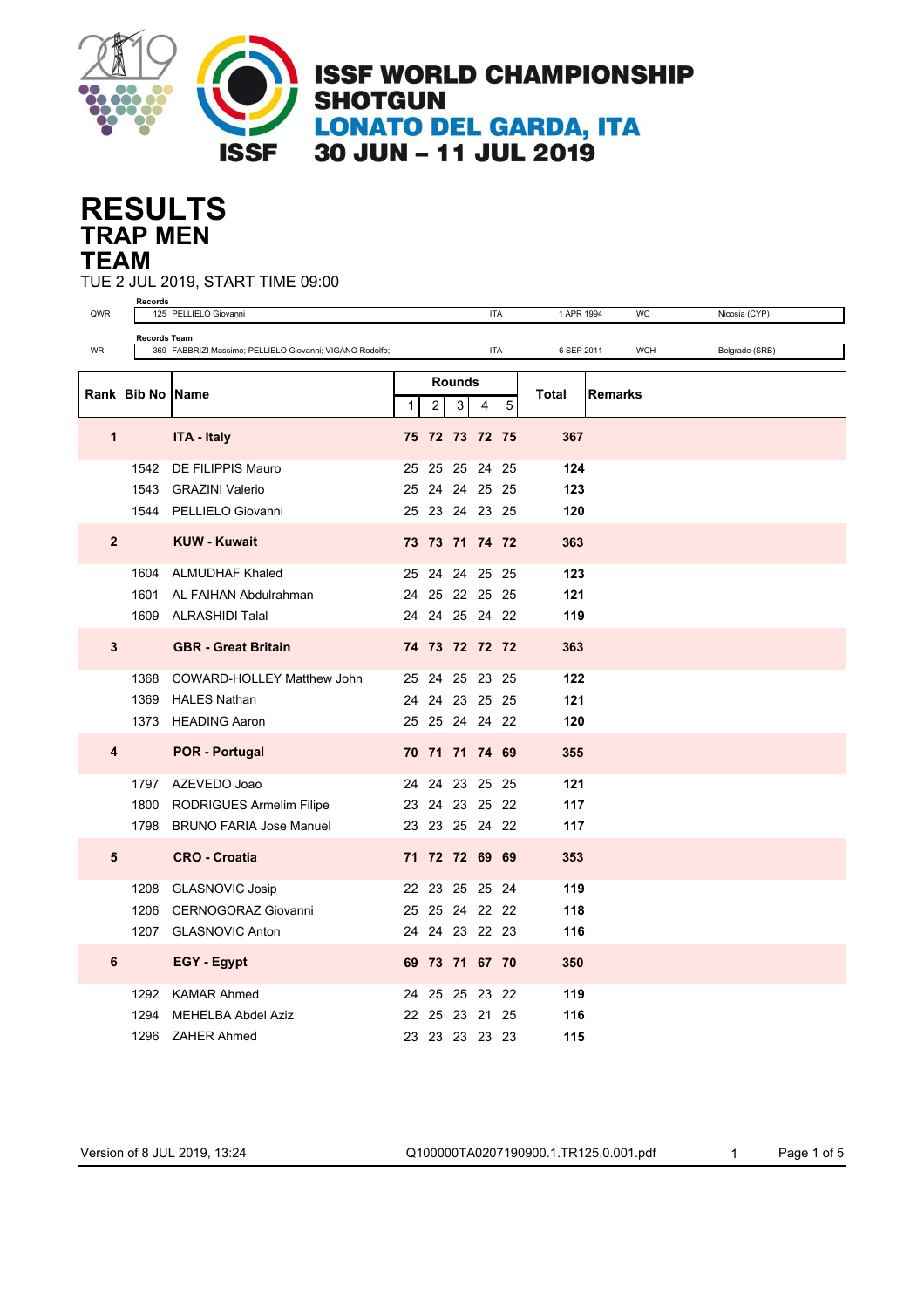|                | <b>Rankl Bib No IName</b> |                                       |   |                    | <b>Rounds</b>  |   |   | <b>Remarks</b><br>Total                                              |
|----------------|---------------------------|---------------------------------------|---|--------------------|----------------|---|---|----------------------------------------------------------------------|
|                |                           |                                       | 1 | $\overline{2}$     | 3 <sup>1</sup> | 4 | 5 |                                                                      |
| $\overline{7}$ |                           | <b>CYP - Cyprus</b>                   |   | 71 72 70 72 65     |                |   |   | 350                                                                  |
|                | 1217                      | <b>AKTERZI Nihat</b>                  |   | 23 24 24 25 22     |                |   |   | 118                                                                  |
|                | 1225                      | <b>KYRIAKOU Nikolas</b>               |   | 24 24 24 23 22     |                |   |   | 117                                                                  |
|                |                           | 1226 MAKRI Andreas                    |   | 24 24 22 24 21     |                |   |   | 115                                                                  |
| 8              |                           | SLO - Slovenia                        |   | 69 70 71 66 70     |                |   |   | 346                                                                  |
|                |                           | 1877 MACEK Bostjan                    |   | 25 22 24 22 24     |                |   |   | 117                                                                  |
|                | 1880                      | <b>VATOVEC Denis</b>                  |   | 22 24 22 23 25     |                |   |   | 116                                                                  |
|                |                           | 1872 BLAZINSEK Tomaz                  |   | 22 24 25 21 21     |                |   |   | 113                                                                  |
| 9              |                           | <b>IND - India</b>                    |   | 65 67 73 69 71     |                |   |   | 345                                                                  |
|                | 1444                      | CHENAI Kynan                          |   | 22 25 24 23 24     |                |   |   | 118                                                                  |
|                |                           | 1472 TONDAIMAN Prithviraj             |   | 24 22 24 23 23     |                |   |   | 116                                                                  |
|                |                           | 1465 SANDHU Zoravar Singh             |   | 19 20 25 23 24     |                |   |   | 111                                                                  |
| 10             |                           | <b>CZE - Czech Republic</b>           |   | 71 66 69 68 71     |                |   |   | 345                                                                  |
|                | 1245                      | KOSTELECKY David                      |   | 24 22 24 22 25     |                |   |   | 117                                                                  |
|                | 1246                      | <b>LIPTAK Jiri</b>                    |   | 23 24 22 24 23     |                |   |   | 116                                                                  |
|                |                           | 1238 BORKOVEC Jan                     |   | 24 20 23 22 23     |                |   |   | 112                                                                  |
| 11             |                           | <b>BEL - Belgium</b>                  |   | 72 67 64 72 70     |                |   |   | 345                                                                  |
|                | 1090                      | <b>MOZZANICA Giovanni</b>             |   | 25 23 24 23 22     |                |   |   | 117                                                                  |
|                | 1089                      | <b>MOTTET Maxime</b>                  |   | 23 22 20 25 24     |                |   |   | 114                                                                  |
|                | 1092                      | <b>PEETERS Yannick</b>                |   | 24 22 20 24 24     |                |   |   | 114                                                                  |
| 12             |                           | <b>SVK - Slovakia</b>                 |   | 64 71 69 71 70     |                |   |   | 345                                                                  |
|                | 1924                      | <b>KOVACOCY Marian</b>                |   | 24 24 24 22 25     |                |   |   | 119                                                                  |
|                | 1933                      | <b>VARGA Erik</b>                     |   | 19 23 24 25 25     |                |   |   | 116                                                                  |
|                | 1929                      | <b>SLAMKA Michal</b>                  |   | 21 24 21 24 20     |                |   |   | 110                                                                  |
| 13             |                           | <b>AUS - Australia</b>                |   | 67 69 70 69 70     |                |   |   | 345                                                                  |
|                | 1050                      | <b>WILLETT James</b>                  |   | 21 23 23 24 25     |                |   |   | 116                                                                  |
|                | 1043                      | <b>GRICE Thomas Derek</b>             |   | 24 22 23 24 23     |                |   |   | 116                                                                  |
|                |                           | 1040 ARGIRO Nathan Steven             |   | 22 24 24 21 22     |                |   |   | 113                                                                  |
| 14             |                           | <b>GER</b> - Germany                  |   | 66 71 71 68 69     |                |   |   | 345                                                                  |
|                | 1406                      | <b>LOEW Andreas</b>                   |   | 21 24 25 24 24     |                |   |   | 118                                                                  |
|                | 1408                      | PIGORSCH Paul                         |   | 23 24 22 21 24     |                |   |   | 114                                                                  |
|                |                           | 1405 KROSS Marco                      |   | 22 23 24 23 21     |                |   |   | 113                                                                  |
| 15             |                           | <b>TUR - Turkey</b>                   |   | 70 70 69 68 68     |                |   |   | 345                                                                  |
|                | 1977                      | <b>ILNAM Yavuz</b>                    |   | 25 24 23 23 24     |                |   |   | 119                                                                  |
|                | 1982                      | <b>TUZUN Oguzhan</b>                  |   | 22 25 23 24 21     |                |   |   | 115                                                                  |
|                | 1981                      | <b>TUNCER N Tolga</b>                 |   | 23 21 23 21 23     |                |   |   | 111                                                                  |
| 16             |                           | <b>USA - United States of America</b> |   | 70 71 67 70 67     |                |   |   | 345                                                                  |
|                | 2018                      | <b>HALDEMAN Derek</b>                 |   | 25 23 23 24 24     |                |   |   | 119                                                                  |
|                | 2013                      | <b>BURROWS Brian</b>                  |   | 21 24 25 22 22     |                |   |   | 114                                                                  |
|                |                           | 2023 LINDSEY Caleb Alan               |   | 24  24  19  24  21 |                |   |   | 112                                                                  |
|                |                           | Version of 8 JUL 2019, 13:24          |   |                    |                |   |   | Page 2 of 5<br>Q100000TA0207190900.1.TR125.0.001.pdf<br>$\mathbf{1}$ |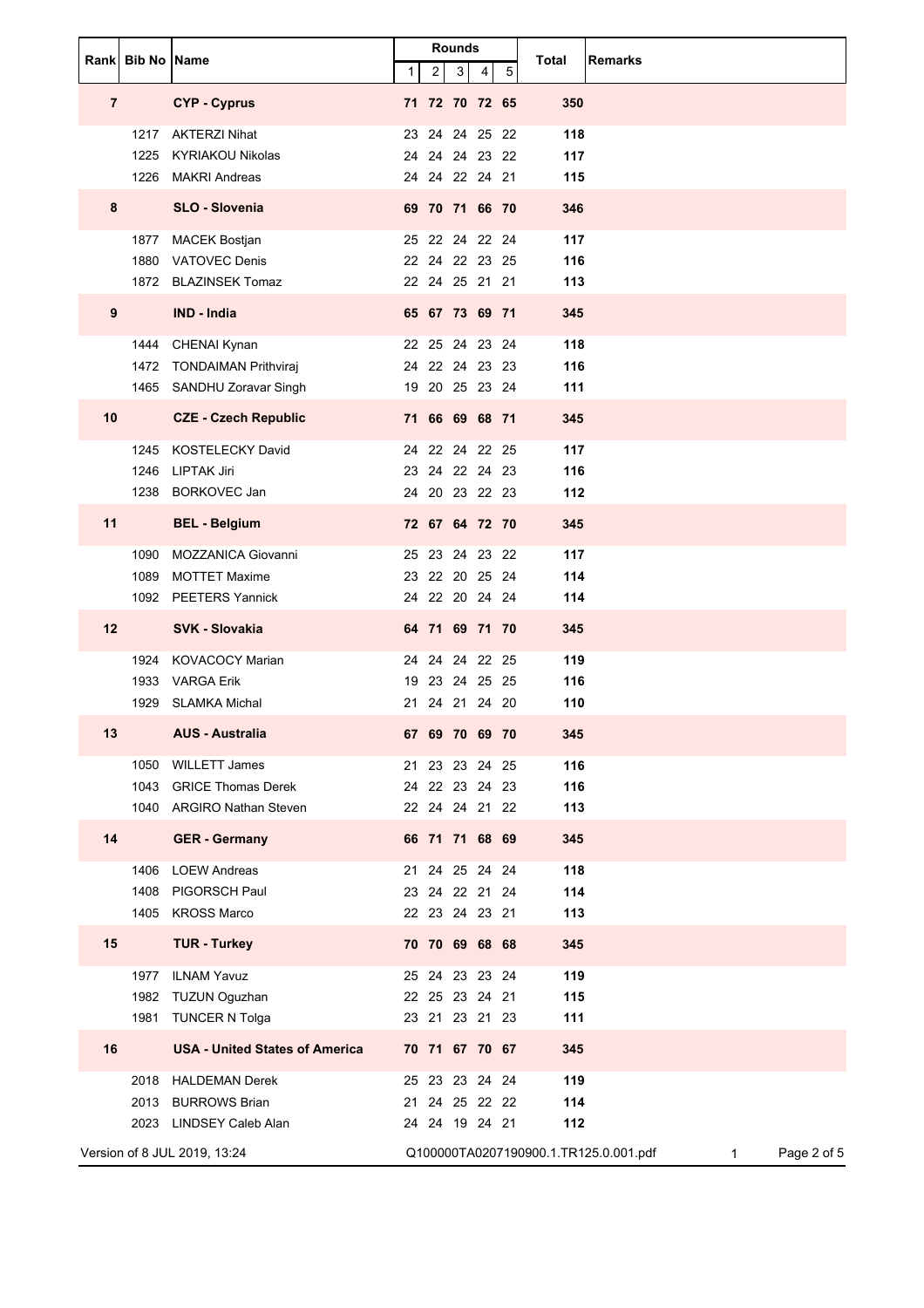|    |      | Rank Bib No Name                        |   |                | Rounds |   |   |                         |
|----|------|-----------------------------------------|---|----------------|--------|---|---|-------------------------|
|    |      |                                         | 1 | $\overline{c}$ | 3      | 4 | 5 | Total<br><b>Remarks</b> |
| 17 |      | <b>CHN - People's Republic of China</b> |   | 70 67 70 67 70 |        |   |   | 344                     |
|    |      | 1172 LIU Jie                            |   | 24 23 24 22 25 |        |   |   | 118                     |
|    | 1185 | YU Haicheng                             |   | 25 24 23 24 22 |        |   |   | 118                     |
|    |      | 1166 HE Weidong                         |   | 21 20 23 21 23 |        |   |   | 108                     |
| 18 |      | <b>SRB - Serbia</b>                     |   | 69 72 66 66 68 |        |   |   | 341                     |
|    | 1898 | <b>TAKAC Stevan</b>                     |   | 23 25 23 22 23 |        |   |   | 116                     |
|    | 1900 | <b>VASILJEVIC Borko</b>                 |   | 24 25 20 22 23 |        |   |   | 114                     |
|    |      | 1896 NIKOLIC Dusan                      |   | 22 22 23 22 22 |        |   |   | 111                     |
| 19 |      | FIN - Finland                           |   | 70 68 69 65 68 |        |   |   | 340                     |
|    | 1336 | PIRTTISALO Eemil                        |   | 23 24 22 24 24 |        |   |   | 117                     |
|    |      | 1332 LAAKSO Jukka                       |   | 25 23 25 21 21 |        |   |   | 115                     |
|    |      | 1331 KYYRONEN Mirka                     |   | 22 21 22 20 23 |        |   |   | 108                     |
| 20 |      | <b>ESP - Spain</b>                      |   | 69 67 67 69 67 |        |   |   | 339                     |
|    | 1310 | <b>SERRANO Jesus</b>                    |   | 23 23 24 24 23 |        |   |   | 117                     |
|    | 1303 | <b>FERNANDEZ Alberto</b>                |   | 25 23 22 22 23 |        |   |   | 115                     |
|    |      | 1302 BAILON Antonio                     |   | 21 21 21 23 21 |        |   |   | 107                     |
| 21 |      | QAT - Qatar                             |   | 69 68 73 69 60 |        |   |   | 339                     |
|    | 1807 | ABUSHARIB Saeed                         |   | 23 25 24 23 20 |        |   |   | 115                     |
|    | 1808 | AL-ATHBA Rashid                         |   | 24 20 25 23 21 |        |   |   | 113                     |
|    |      | 1814 KHEJAIM Mohammed                   |   | 22 23 24 23 19 |        |   |   | 111                     |
| 22 |      | <b>MLT - Malta</b>                      |   | 67 66 67 67 71 |        |   |   | 338                     |
|    | 1689 | <b>CHETCUTI William</b>                 |   | 21 22 25 23 24 |        |   |   | 115                     |
|    |      | 1693 GALEA Brian                        |   | 23 22 21 22 24 |        |   |   | 112                     |
|    |      | 1697 VELLA Christopher                  |   | 23 22 21 22 23 |        |   |   | 111                     |
| 23 |      | <b>BRA - Brazil</b>                     |   | 66 69 67 67 69 |        |   |   | 338                     |
|    | 1107 | <b>MENARIM Emilson</b>                  |   | 22 23 24 23 24 |        |   |   | 116                     |
|    | 1109 | <b>SCHMITS Roberto</b>                  |   | 22 22 22 23 24 |        |   |   | 113                     |
|    | 1108 | SALOMAO DE OLIVEIRA WILT<br>Alexandre   |   | 22 24 21 21 21 |        |   |   | 109                     |
| 24 |      | <b>LBN - Lebanon</b>                    |   | 67 65 67 66 72 |        |   |   | 337                     |
|    | 1633 | <b>MOUSSA Alain</b>                     |   | 24 22 24 23 23 |        |   |   | 116                     |
|    | 1631 | <b>BEJJANI Elie</b>                     |   | 21 22 24 21 25 |        |   |   | 113                     |
|    |      | 1632 HADDAD Josephe                     |   | 22 21 19 22 24 |        |   |   | 108                     |
| 25 |      | <b>IRL</b> - Ireland                    |   | 68 67 67 65 68 |        |   |   | 335                     |
|    |      | 1481 O SULLIVAN Ian                     |   | 22 23 23 23 22 |        |   |   | 113                     |
|    |      | 1479 CUMMINS Tom                        |   | 23 23 22 22 22 |        |   |   | 112                     |
|    |      | 1482 WALSH Liam                         |   | 23 21 22 20 24 |        |   |   | 110                     |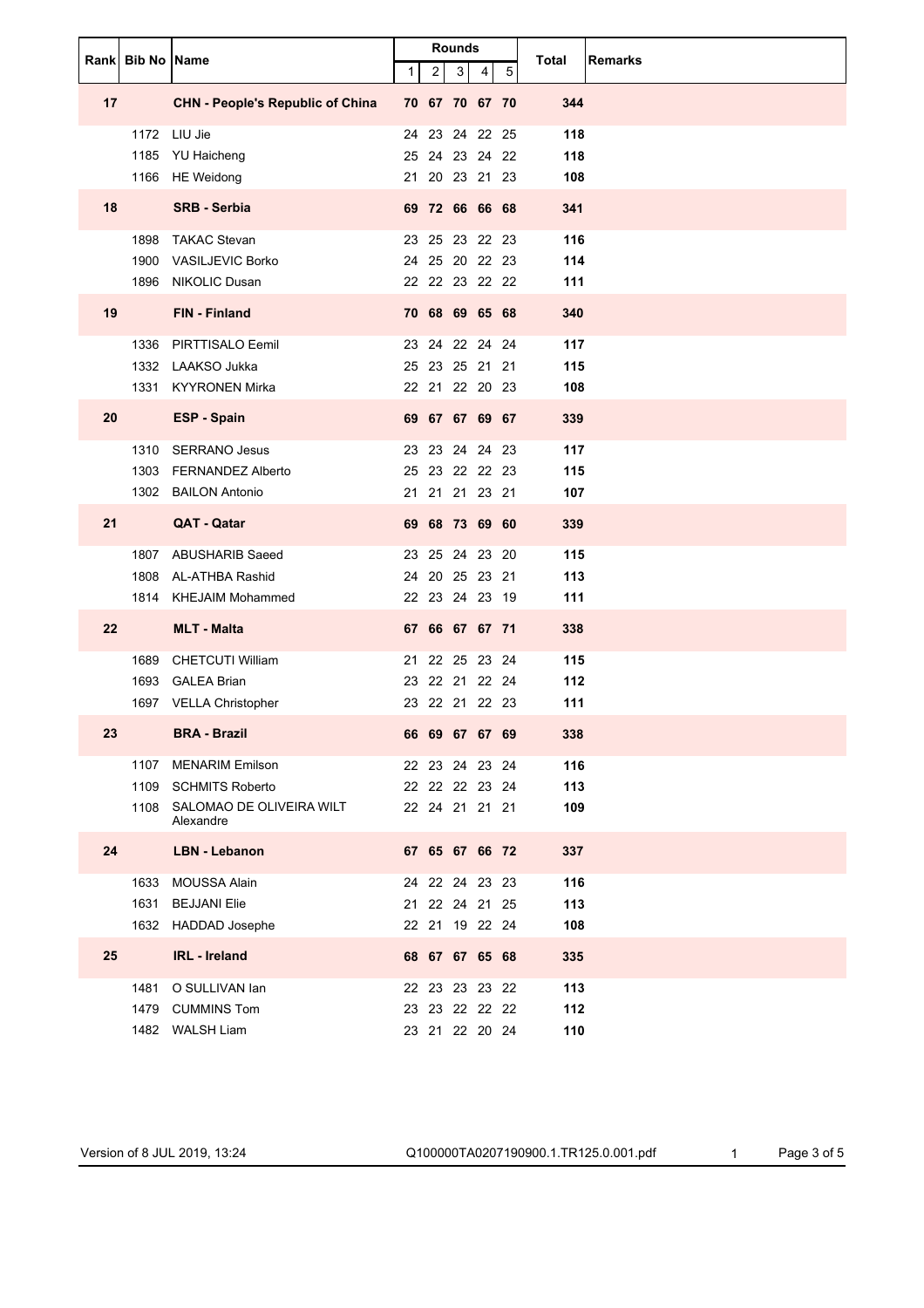|    | <b>Rankl Bib No IName</b> |                                               | <b>Rounds</b><br>$\overline{2}$<br>3 <sup>1</sup><br>$\mathbf{1}$<br>5<br>4 |  | <b>Remarks</b><br>Total          |                                                                      |
|----|---------------------------|-----------------------------------------------|-----------------------------------------------------------------------------|--|----------------------------------|----------------------------------------------------------------------|
|    |                           |                                               |                                                                             |  |                                  |                                                                      |
| 26 |                           | <b>KAZ - Kazakhstan</b>                       |                                                                             |  | 68 65 70 64 68                   | 335                                                                  |
|    | 1578                      | <b>KOLOMOYETS Maxim</b>                       |                                                                             |  | 24 23 22 21 25                   | 115                                                                  |
|    | 1577                      | <b>KHASSYANOV Victor</b>                      |                                                                             |  | 21 23 24 24 23                   | 115                                                                  |
|    | 1574                      | <b>BERDOV Ruslan</b>                          |                                                                             |  | 23 19 24 19 20                   | 105                                                                  |
| 27 |                           | <b>HUN - Hungary</b>                          |                                                                             |  | 66 70 67 60 71                   | 334                                                                  |
|    | 1435                      | <b>HEGYI Norbert</b>                          |                                                                             |  | 22 25 23 23 24                   | 117                                                                  |
|    | 1438<br>1436              | ROMANO Mario Imre<br><b>MOLDOVAN Marcell</b>  |                                                                             |  | 22 23 24 23 24<br>22 22 20 14 23 | 116                                                                  |
|    |                           |                                               |                                                                             |  |                                  | 101                                                                  |
| 28 |                           | <b>RUS - Russian Federation</b>               |                                                                             |  | 68 67 69 61 69                   | 334                                                                  |
|    | 1852                      | <b>SMYKOV Maksim</b>                          |                                                                             |  | 24 22 24 22 24                   | 116                                                                  |
|    | 1846                      | <b>KABATSKIY Maxim</b><br>VINOGRADOV Ilya     |                                                                             |  | 20 22 25 19 24<br>24 23 20 20 21 | 110<br>108                                                           |
|    | 1856                      |                                               |                                                                             |  |                                  |                                                                      |
| 29 |                           | <b>MAR - Morocco</b>                          |                                                                             |  | 71 70 66 61 66                   | 334                                                                  |
|    |                           | 1662 HAJ ALI Younes                           |                                                                             |  | 25 25 23 22 23                   | 118                                                                  |
|    | 1659                      | ANNAG Bouchaib                                |                                                                             |  | 25 21 22 21 22                   | 111                                                                  |
|    | 1661                      | <b>HAFFARI Driss</b>                          |                                                                             |  | 21 24 21 18 21                   | 105                                                                  |
| 30 |                           | <b>DOM - Dominican Republic</b>               |                                                                             |  | 65 69 69 62 68                   | 333                                                                  |
|    | 1276                      | PINERO Sergio                                 |                                                                             |  | 24 22 25 21 21                   | 113                                                                  |
|    | 1275                      | LORENZO Eduardo Jose                          |                                                                             |  | 21 22 21 22 24                   | 110                                                                  |
|    | 1277                      | <b>YUNES David</b>                            |                                                                             |  | 20 25 23 19 23                   | 110                                                                  |
| 31 |                           | <b>MNE - Montenegro</b>                       |                                                                             |  | 68 68 65 65 67                   | 333                                                                  |
|    | 1705                      | STANISIC Ivo                                  |                                                                             |  | 22 24 24 22 24                   | 116                                                                  |
|    | 1703                      | <b>MARKOVIC Jovica</b><br>1704 PERISIC Nikola |                                                                             |  | 22 24 21 24 22<br>24 20 20 19 21 | 113<br>104                                                           |
|    |                           |                                               |                                                                             |  |                                  |                                                                      |
| 32 |                           | <b>AUT - Austria</b>                          |                                                                             |  | 69 67 68 67 62                   | 333                                                                  |
|    | 1061                      | SOLYOM Laszlo                                 |                                                                             |  | 24 22 24 23 21                   | 114                                                                  |
|    | 1059                      | <b>ROSENAUER Jens</b>                         |                                                                             |  | 22 22 23 21 22                   | 110                                                                  |
|    | 1060                      | <b>SCHERHAUFER Andreas</b>                    |                                                                             |  | 23 23 21 23 19                   | 109                                                                  |
| 33 |                           | JPN - Japan                                   |                                                                             |  | 65 66 68 63 67                   | 329                                                                  |
|    | 1559                      | AKIBA Takayuki                                |                                                                             |  | 22 25 23 20 21                   | 111                                                                  |
|    | 1567                      | <b>TANAKA Shinichi</b>                        |                                                                             |  | 21 21 22 22 24                   | 110                                                                  |
|    | 1566                      | OYAMA Shigetaka                               |                                                                             |  | 22 20 23 21 22                   | 108                                                                  |
| 34 |                           | <b>NOR - Norway</b>                           |                                                                             |  | 68 64 67 64 65                   | 328                                                                  |
|    | 1721                      | JOHANSEN Jan Oivind                           |                                                                             |  | 22 24 23 23 22                   | 114                                                                  |
|    | 1724                      | <b>UNNELAND Espen</b>                         |                                                                             |  | 22 22 22 21 22                   | 109                                                                  |
|    | 1723                      | <b>TORNSBERG Claus</b>                        |                                                                             |  | 24 18 22 20 21                   | 105                                                                  |
| 35 |                           | <b>ARG - Argentina</b>                        |                                                                             |  | 65 62 64 65 70                   | 326                                                                  |
|    | 1019                      | <b>CURIA Gaston Mauricio</b>                  |                                                                             |  | 24 21 23 21 22                   | 111                                                                  |
|    | 1025                      | SARDI Ricardo Hugo                            |                                                                             |  | 19 22 22 21 24                   | 108                                                                  |
|    |                           | 1022 PALACIO Jose Maria                       |                                                                             |  | 22 19 19 23 24                   | 107                                                                  |
|    |                           | Version of 8 JUL 2019, 13:24                  |                                                                             |  |                                  | Page 4 of 5<br>Q100000TA0207190900.1.TR125.0.001.pdf<br>$\mathbf{1}$ |